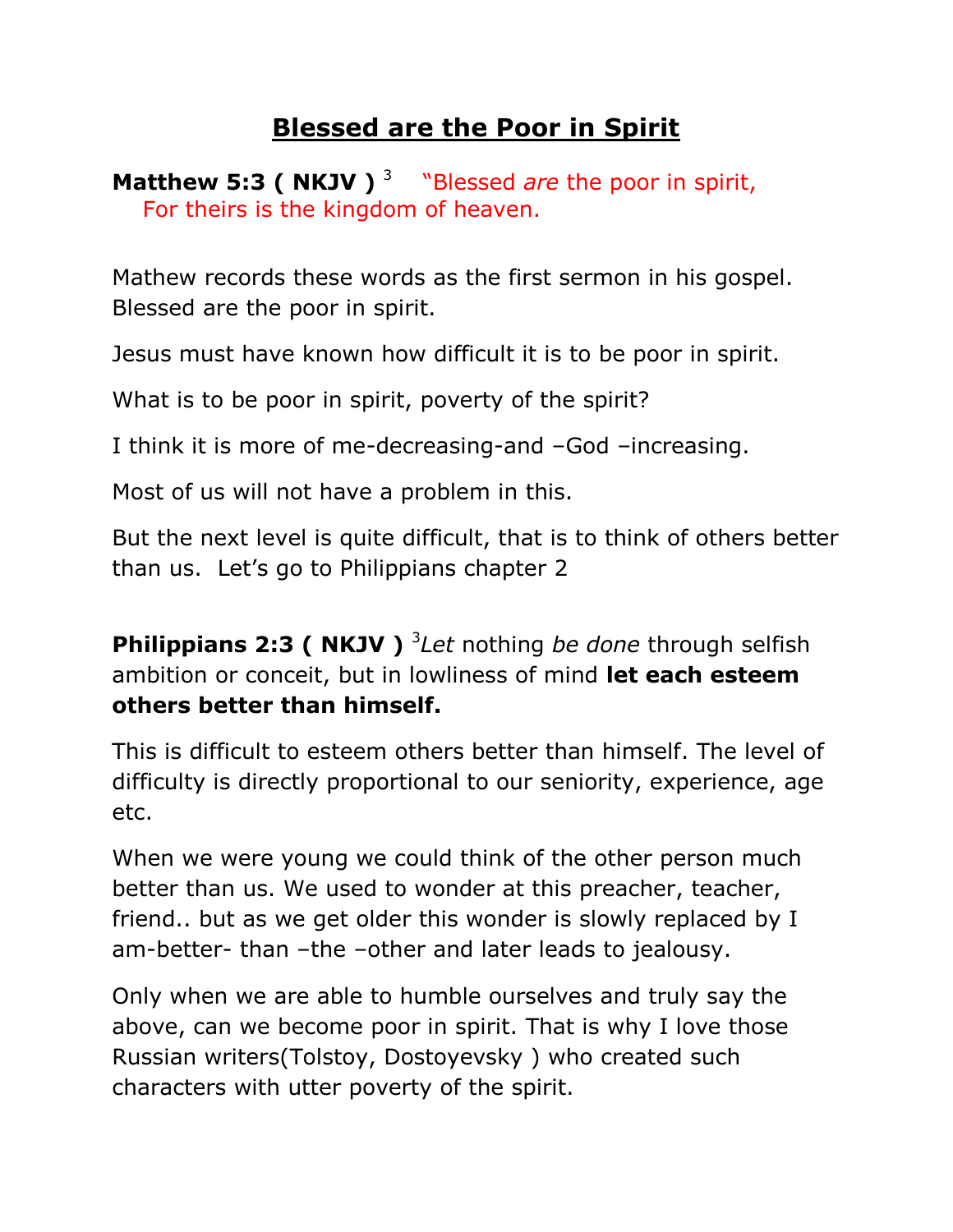So how is it possible for us in this crazy I am-wonderful world. Look around the ads, media everything exalts the individual more than what s/he is worth.

But Jesus says the poor in spirit inherits the Kingdom of Heaven. Should we try to become poor in spirit or think that we are beyond that?

How to become poor in spirit? Jesus never preached a single word that He Himself did not live.

Though He knew He was the maker of all things, He chose to be crucified with all the insults, abuses, injuries heaped over Him. Jesus held His peace. He poured out His Spirit unto death. That was the utter poverty of the Spirit.

Read the following scripture portion carefully, slowly...

**Philippians 2:5-11 ( NKJV )** <sup>5</sup> Let this mind be in you which was also in Christ Jesus,  $6$ who, being in the form of God, did not consider it robbery to be equal with God, (this means, He did not claim His divine rights!)

 $<sup>7</sup>$ but made Himself of no reputation,</sup>

taking the form of a bondservant,

*and* coming in the likeness of men.

<sup>8</sup>And being found in appearance as a man,

He humbled Himself and

became obedient to *the point of* death, even the death of the cross.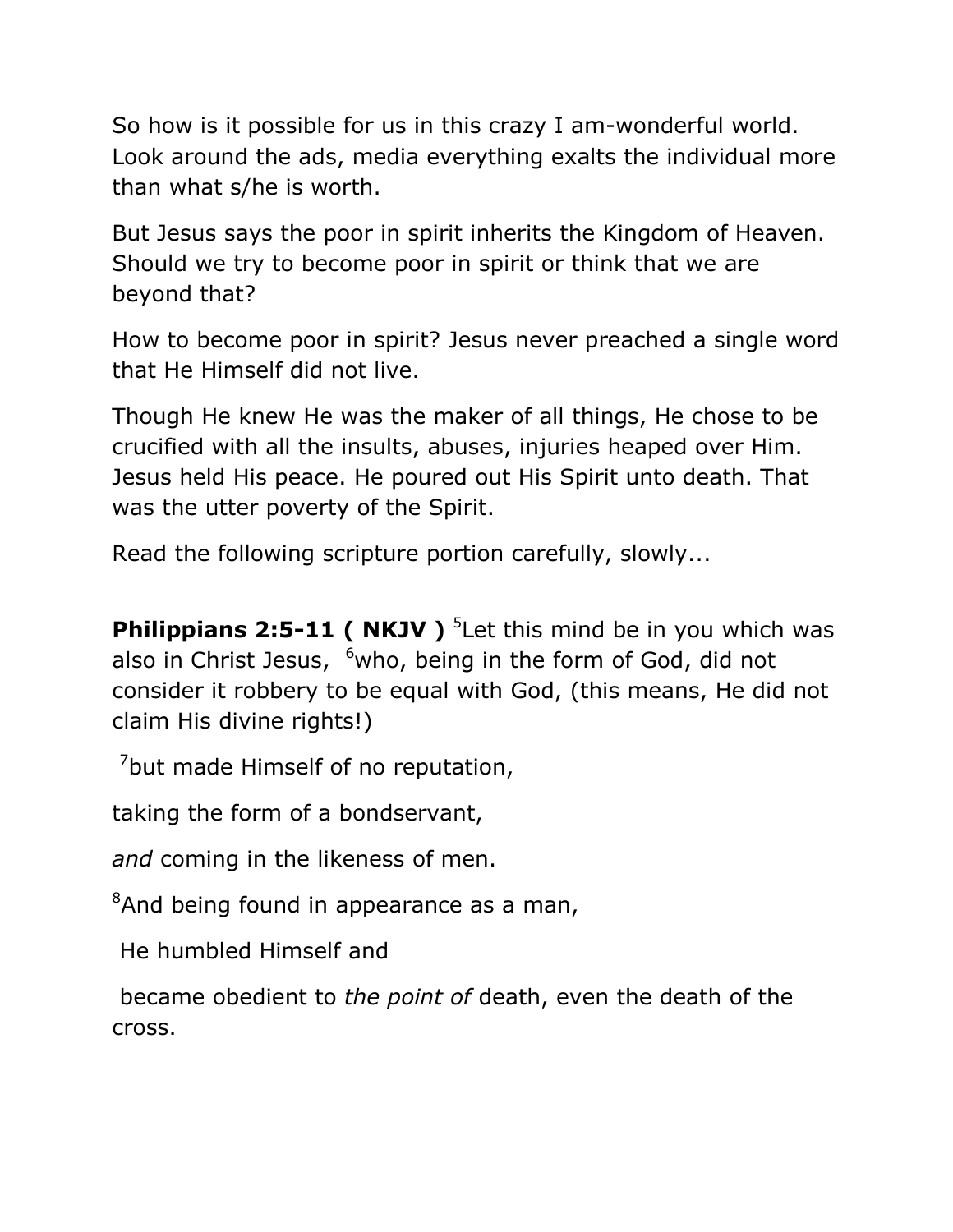<sup>9</sup>Therefore God also has highly exalted Him and given Him the name which is above every name,  $10$ that at the name of Jesus every knee should bow, of those in heaven, and of those on earth, and of those under the earth, <sup>11</sup>and *that* every tongue should confess that Jesus Christ *is* Lord, to the glory of God the Father.

There is nothing more for me to explain. We have to follow the footsteps of Jesus.

The way to inherit the Kingdom, meanders through thorny bushes that deflate our egos again and again.

How easily we are offended when someone doesn't wish us or speak to us first? God will take us through these thorny fields which will keep puncturing our bloated egos. But we have to ask God to do this work in us, just like Jesus totally surrendered Himself in obedience even till the point of death, even to the death on the Cross.

I know personally that emptying our self, our ego, our spirit will be very humbling and painful, yet there is a glorious climax.

But let us decide to follow Jesus...

**1 Peter 2:21 ( NKJV )** <sup>21</sup>For to this you were called, because Christ also suffered for <sup>*L*</sup>us, leaving <sup>*L*</sup>us an example, **that you should follow His steps**

[http://www.youtube.com/watch?v=yCBOZVLfCco.](http://www.youtube.com/watch?v=yCBOZVLfCco) This is a very meaningful song by Rich Mullins. His life was a close following of Jesus' steps. He shunned company and walked the Jesus walk. Spent his time teaching the underprivileged children music free of cost. He was a rare worship leader dead so much before time.